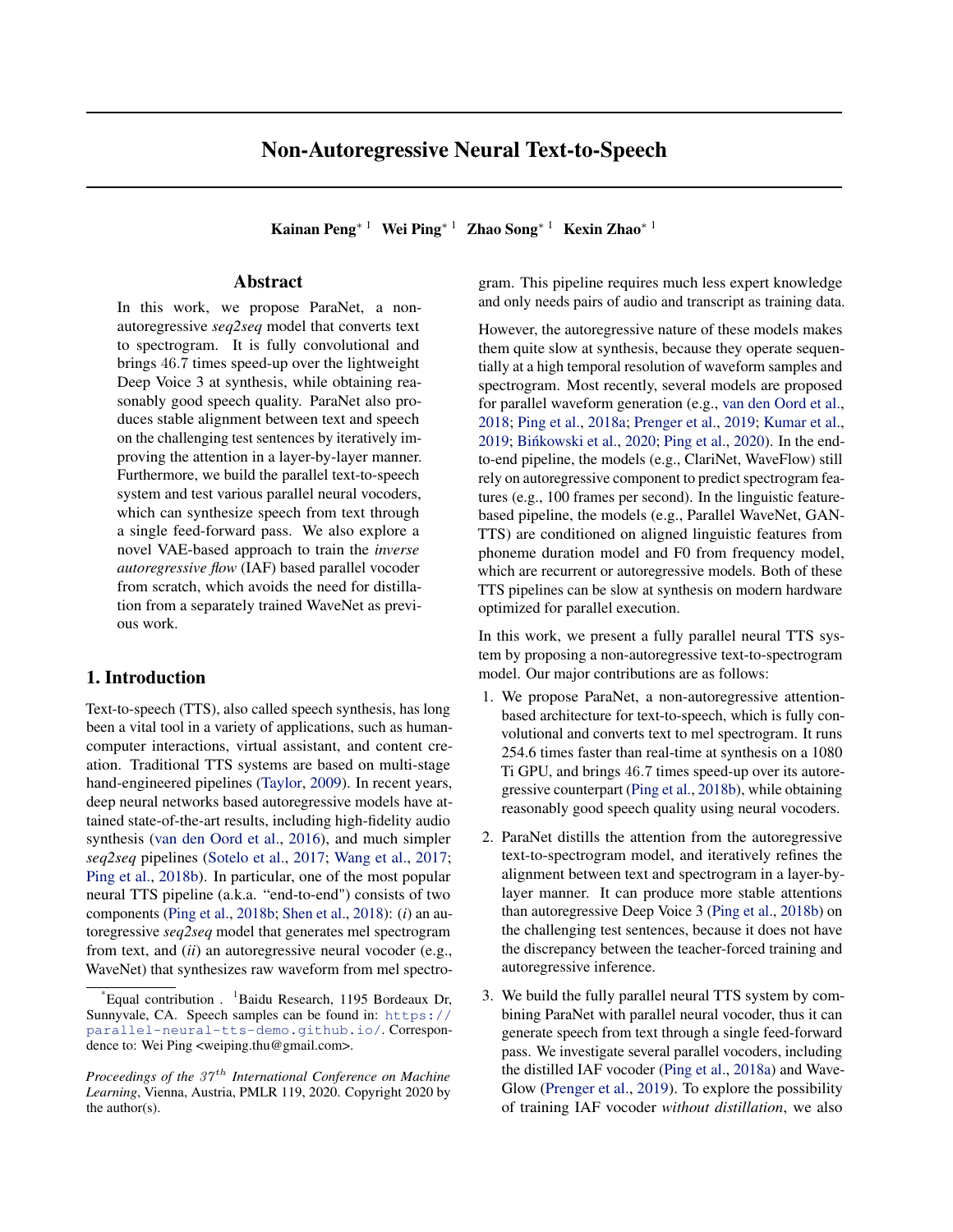propose an alternative approach, WaveVAE, which can be trained from scratch within the variational autoencoder (VAE) framework [\(Kingma & Welling,](#page-9-0) [2014\)](#page-9-0).

We organize the rest of paper as follows. Section 2 discusses related work. We introduce the non-autoregressive ParaNet architecture in Section 3. We discuss parallel neural vocoders in Section [4,](#page-4-0) and report experimental settings and results in Section [5.](#page-5-0) We conclude the paper in Section [6.](#page-8-0)

## 2. Related work

Neural speech synthesis has obtained the state-of-the-art results and gained a lot of attention. Several neural TTS systems were proposed, including WaveNet [\(van den](#page-9-0) [Oord et al.,](#page-9-0) [2016\)](#page-9-0), Deep Voice [\(Arık et al.,](#page-8-0) [2017a\)](#page-8-0), Deep Voice 2 [\(Arık et al.,](#page-8-0) [2017b\)](#page-8-0), Deep Voice 3 [\(Ping et al.,](#page-9-0) [2018b\)](#page-9-0), Tacotron [\(Wang et al.,](#page-9-0) [2017\)](#page-9-0), Tacotron 2 [\(Shen et al.,](#page-9-0) [2018\)](#page-9-0), Char2Wav [\(Sotelo et al.,](#page-9-0) [2017\)](#page-9-0), VoiceLoop [\(Taig](#page-9-0)[man et al.,](#page-9-0) [2018\)](#page-9-0), WaveRNN [\(Kalchbrenner et al.,](#page-8-0) [2018\)](#page-8-0), ClariNet [\(Ping et al.,](#page-9-0) [2018a\)](#page-9-0), and Transformer TTS [\(Li](#page-9-0) [et al.,](#page-9-0) [2019\)](#page-9-0). In particular, Deep Voice 3, Tacotron and Char2Wav employ *seq2seq* framework with the attention mechanism [\(Bahdanau et al.,](#page-8-0) [2015\)](#page-8-0), yielding much simpler pipeline compared to traditional multi-stage pipeline. Their excellent extensibility leads to promising results for several challenging tasks, such as voice cloning [\(Arik et al.,](#page-8-0) [2018;](#page-8-0) [Nachmani et al.,](#page-9-0) [2018;](#page-9-0) [Jia et al.,](#page-8-0) [2018;](#page-8-0) [Chen et al.,](#page-8-0) [2019\)](#page-8-0). All of these state-of-the-art systems are based on autoregressive models.

RNN-based autoregressive models, such as Tacotron and WaveRNN [\(Kalchbrenner et al.,](#page-8-0) [2018\)](#page-8-0), lack parallelism at both training and synthesis. CNN-based autoregressive models, such as Deep Voice 3 and WaveNet, enable parallel processing at training, but they still operate sequentially at synthesis since each output element must be generated before it can be passed in as input at the next time-step. Recently, there are some non-autoregressive models proposed for neural machine translation. [Gu et al.](#page-8-0) [\(2018\)](#page-8-0) trains a feed-forward neural network conditioned on fertility values, which are obtained from an external alignment system. [Kaiser et al.](#page-8-0) [\(2018\)](#page-8-0) proposes a latent variable model for fast decoding, while it remains autoregressiveness between latent variables. [Lee et al.](#page-9-0) [\(2018\)](#page-9-0) iteratively refines the output sequence through a denoising autoencoder framework. Arguably, non-autoregressive model plays a more important role in text-to-speech, where the output speech spectrogram usually consists of hundreds of time-steps for a short text input with a few words. Our work is one of the first non-autoregressive *seq2seq* model for TTS and provides as much as 46.7 times speed-up at synthesis over its autoregressive counterpart [\(Ping et al.,](#page-9-0) [2018b\)](#page-9-0). There is a concurrent work [\(Ren et al.,](#page-9-0) [2019\)](#page-9-0), which is based on the autoregressive transformer TTS [\(Li et al.,](#page-9-0) [2019\)](#page-9-0) and

can generate mel spectrogram in parallel. Our ParaNet is fully convolutional and lightweight. In contrast to Fast-Speech, it has half of model parameters, requires smaller batch size (16 vs. 64) for training and provides faster speed at synthesis (see Table [2](#page-6-0) for detailed comparison).

Flow-based generative models [\(Rezende & Mohamed,](#page-9-0) [2015;](#page-9-0) [Kingma et al.,](#page-9-0) [2016;](#page-9-0) [Dinh et al.,](#page-8-0) [2017;](#page-8-0) [Kingma & Dhariwal,](#page-8-0) [2018\)](#page-8-0) transform a simple initial distribution into a more complex one by applying a series of invertible transformations. In previous work, flow-based models have obtained stateof-the-art results for parallel waveform synthesis [\(van den](#page-9-0) [Oord et al.,](#page-9-0) [2018;](#page-9-0) [Ping et al.,](#page-9-0) [2018a;](#page-9-0) [Prenger et al.,](#page-9-0) [2019;](#page-9-0) [Kim et al.,](#page-8-0) [2019;](#page-8-0) [Yamamoto et al.,](#page-9-0) [2019;](#page-9-0) [Ping et al.,](#page-9-0) [2020\)](#page-9-0).

Variational autoencoder (VAE) [\(Kingma & Welling,](#page-9-0) [2014;](#page-9-0) [Rezende et al.,](#page-9-0) [2014\)](#page-9-0) has been applied for representation learning of natural speech for years. It models either the generative process of raw waveform [\(Chung et al.,](#page-8-0) [2015;](#page-8-0) [van den Oord et al.,](#page-9-0) [2017\)](#page-9-0), or spectrograms [\(Hsu et al.,](#page-8-0) [2019\)](#page-8-0). In previous work, autoregressive or recurrent neural networks are employed as the decoder of VAE [\(Chung et al.,](#page-8-0) [2015;](#page-8-0) [van den Oord et al.,](#page-9-0) [2017\)](#page-9-0), but they can be quite slow at synthesis. In this work, we employ a feed-forward IAF as the decoder, which enables parallel waveform synthesis.

## 3. Text-to-spectrogram model

Our parallel TTS system has two components: 1) a feedforward text-to-spectrogram model, and 2) a parallel waveform synthesizer conditioned on mel spectrogram. In this section, we first present an autoregressive model derived from Deep Voice 3 (DV3) [\(Ping et al.,](#page-9-0) [2018b\)](#page-9-0). We then introduce ParaNet, a non-autoregressive text-to-spectrogram model (see Figure [1\)](#page-2-0).

#### 3.1. Autoregressive architecture

Our autoregressive model is based on DV3, a convolutional text-to-spectrogram architecture, which consists of three components:

- Encoder: A convolutional encoder, which takes text inputs and encodes them into internal hidden representation.
- Decoder: A *causal* convolutional decoder, which decodes the encoder representation with an *attention* mechanism to log-mel spectragrams in an *autoregressive* manner with an  $\ell_1$  loss. It starts with a  $1 \times 1$  convolution to preprocess the input log-mel spectrograms.
- Converter: A *non-causal* convolutional post processing network, which processes the hidden representation from the decoder using both past and future context information and predicts the log-linear spectrograms with an  $\ell_1$ loss. It enables bidirectional processing.

All these components use the same 1-D *convolution block*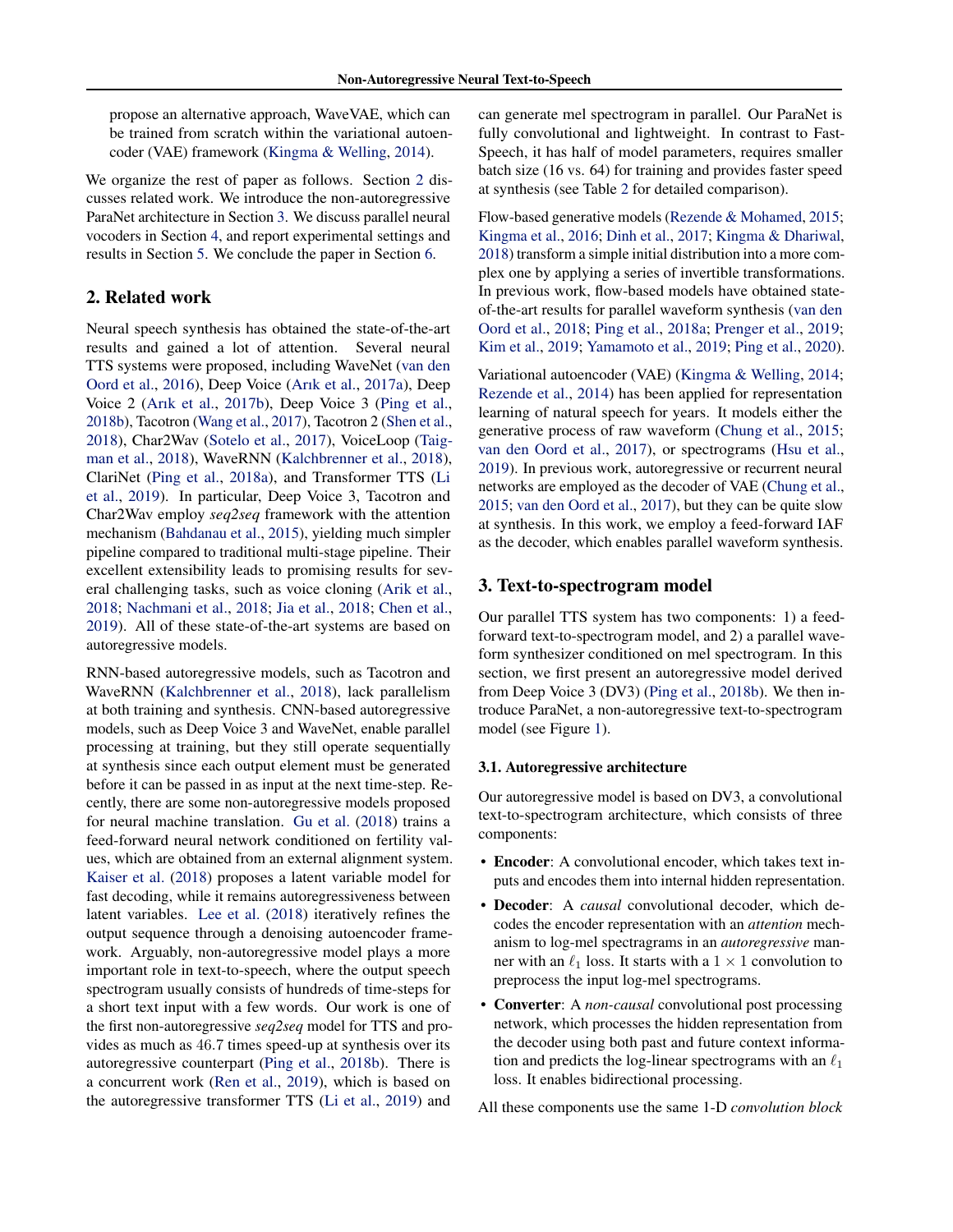<span id="page-2-0"></span>

Figure 1. (a) Autoregressive *seq2seq* model. The dashed line depicts the autoregressive decoding of mel spectrogram at inference. (b) Non-autoregressive ParaNet model, which distills the attention from a pretrained autoregressive model.



Figure 2. (a) Architecture of ParaNet. Its encoder provides *key* and *value* as the textual representation. The first attention block in decoder gets positional encoding as the *query* and is followed by non-causal convolution blocks and attention blocks. (b) Convolution block appears in both encoder and decoder. It consists of a 1-D convolution with a gated linear unit (GLU) and a residual connection.

with a gated linear unit as in DV3 (see Figure 2 (b) for more details). The major difference between our model and DV3 is the decoder architecture. The decoder of DV3 has multiple attention-based layers, where each layer consists of a causal convolution block followed by an attention block. To simplify the *attention distillation* described in Section [3.3.1,](#page-3-0) our autoregressive decoder has only one attention block at its first layer. We find that reducing the number of attention blocks does not hurt the generated speech quality in general.

#### 3.2. Non-autoregressive architecture

The proposed ParaNet (see Figure 2) uses the same encoder architecture as the autoregressive model. The decoder of ParaNet, conditioned solely on the hidden representation from the encoder, predicts the entire sequence of log-mel spectrograms in a feed-forward manner. As a result, both its training and synthesis can be done in parallel. Specially, we make the following major architecture modifications from the autoregressive text-to-spectrogram model to the non-autoregressive model:

1. Non-autoregressive decoder: Without the autoregressive generative constraint, the decoder can use *noncausal* convolution blocks to take advantage of future context information and to improve model performance. In addition to log-mel spectrograms, it also predicts log-linear spectrograms with an  $\ell_1$  loss for slightly better performance. We also remove the  $1 \times 1$ convolution at the beginning, because the decoder does not take log-mel spectrograms as input.

2. No converter: Non-autoregressive model removes the *non-causal* converter since it already employs a *noncausal* decoder. Note that, the major motivation of introducing non-causal *converter* in DV3 is to refine the decoder predictions based on bidirectional context information provided by non-causal convolutions.

#### 3.3. Parallel attention mechanism

It is challenging for the feed-forward model to learn the accurate alignment between the input text and output spectrogram. In particular, we need the full parallelism within the attention mechanism. For example, the location-sensitive attention [\(Chorowski et al.,](#page-8-0) [2015;](#page-8-0) [Shen et al.,](#page-9-0) [2018\)](#page-9-0) improves attention stability, but it performs sequentially at both training and synthesis, because it uses the cumulative attention weights from previous decoder time steps as an additional feature for the next time step. Previous non-autoregressive decoders rely on an external alignment system [\(Gu et al.,](#page-8-0) [2018\), or an autoregressive latent variable model \(Kaiser](#page-8-0)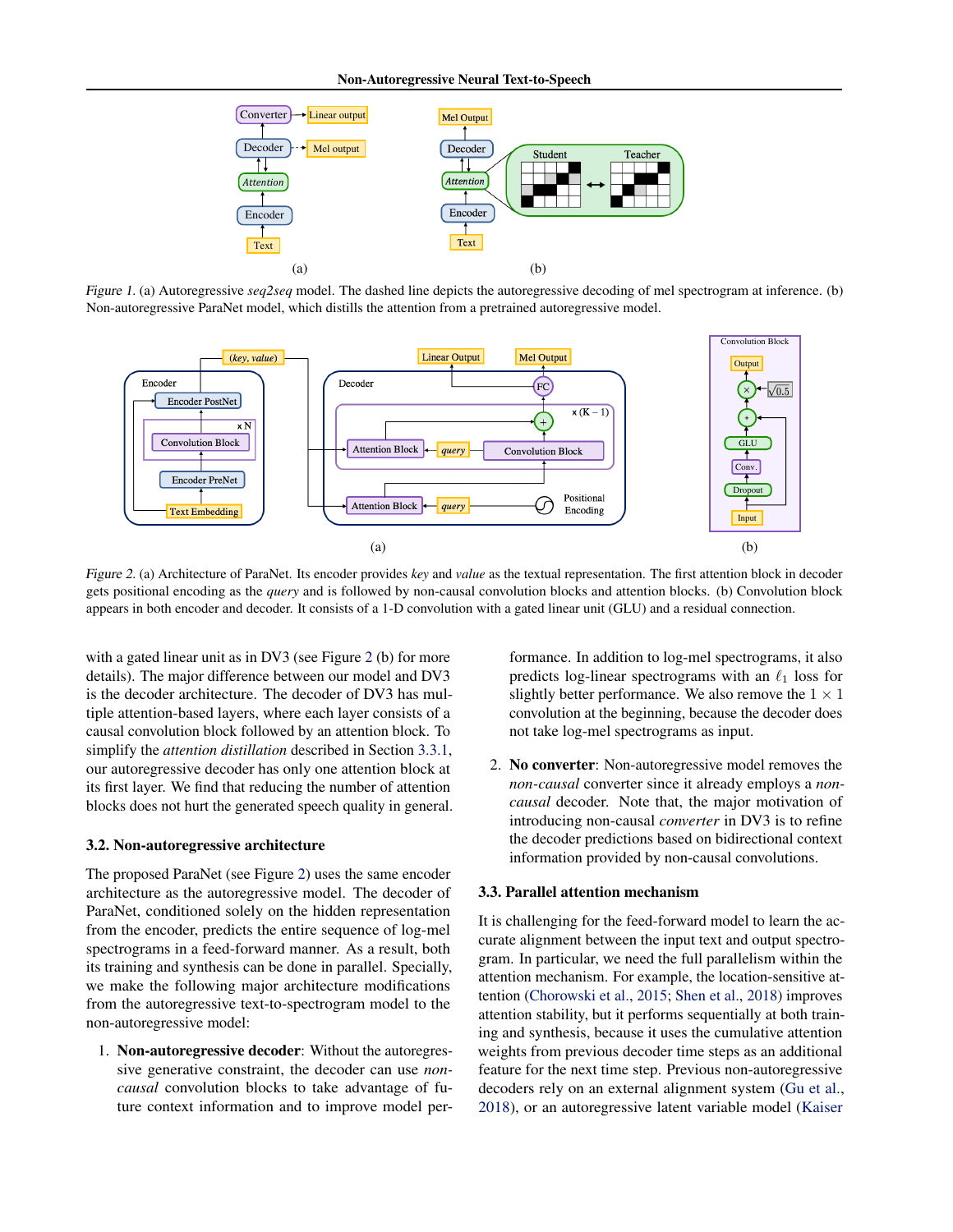<span id="page-3-0"></span>

[Figure 3.](#page-8-0) Our ParaNet iteratively refines the attention alignment in a layer-by-layer way. One can see the 1st layer attention is mostly dominated by the positional encoding prior. It becomes more and more confident about the alignment in the subsequent layers.

#### [et al.,](#page-8-0) [2018\)](#page-8-0).

In this work, we present several simple & effective techniques, which could obtain accurate and stable attention alignment. In particular, our non-autoregressive decoder can iteratively refine the attention alignment between text and mel spectrogram in a layer-by-layer manner as illustrated in Figure 3. Specially, the decoder adopts a dotproduct attention mechanism and consists of  $K$  attention blocks (see Figure [2](#page-2-0) (a)), where each attention block uses the per-time-step *query* vectors from convolution block and per-time-step *key* vectors from encoder to compute the attention weights [\(Ping et al.,](#page-9-0) [2018b\)](#page-9-0). The attention block computes *context* vectors as the weighted average of the *value* vectors from the encoder. The non-autoregressive decoder starts with an attention block, in which the *query* vectors are solely positional encoding (see Section 3.3.2 for details). The first attention block then provides the input for the convolution block at the next attention-based layer.

#### 3.3.1. ATTENTION DISTILLATION

We use the attention alignments from a pretrained autoregressive model to guide the training of non-autoregressive model. Specifically, we minimize the cross entropy between the attention distributions from the non-autoregressive ParaNet and a pretrained autoregressive teacher. We denote the attention weights from the non-autoregressive ParaNet as  $W_{i,j}^{(k)}$ , where i and j index the time-step of encoder and decoder respectively, and  $k$  refers to the  $k$ -th attention block within the decoder. Note that, the attention weights  $\{W_{i,j}^{(k)}\}_{i=1}^M$  form a valid distribution. We compute the *attention loss* as the average cross entropy between the ParaNet and teacher's attention distributions:

$$
l_{\text{atten}} = -\frac{1}{KN} \sum_{k=1}^{K} \sum_{j=1}^{N} \sum_{i=1}^{M} W_{i,j}^{t} \log W_{i,j}^{(k)}, \qquad (1)
$$

where  $W_{i,j}^t$  are the attention weights from the autoregressive teacher,  $\tilde{M}$  and  $N$  are the lengths of encoder and decoder, respectively. Our final loss function is a linear combination of  $l_{\text{atten}}$  and  $\ell_1$  losses from spectrogram predictions. We set

the coefficient of  $l_{\text{atten}}$  as 4, and other coefficients as 1 in all experiments.

#### 3.3.2. POSITIONAL ENCODING

We use a similar positional encoding as in DV3 at every attention block [\(Ping et al.,](#page-9-0) [2018b\)](#page-9-0). The positional encoding is added to both *key* and *query* vectors in the attention block, which forms an inductive bias for monotonic attention. Note that, the non-autoregressive model solely relies on its attention mechanism to decode mel spectrograms from the encoded textual features, without any autoregressive input. This makes the positional encoding even more crucial in guiding the attention to follow a monotonic progression over time at the beginning of training. The positional encodings  $h_p(i, k) = \sin(\omega_s i / 10000^{k/d})$  (for even i), and  $\cos(\omega_s i / 10000^{k/d})$  (for odd i), where i is the time-step index,  $k$  is the channel index,  $d$  is the total number of channels in the positional encoding, and  $\omega_s$  is the *position rate* which indicates the average slope of the line in the attention distribution and roughly corresponds to the speed of speech. We set  $\omega_s$  in the following ways:

- For the autoregressive teacher,  $\omega_s$  is set to one for the positional encoding of *query*. For the *key*, it is set to the averaged ratio of the time-steps of spectrograms to the time-steps of textual features, which is around 6.3 across our training dataset. Taking into account that a reduction factor of 4 is used to simplify the learning of attention mechanism [\(Wang et al.,](#page-9-0) [2017\)](#page-9-0),  $\omega_s$  is simply set as <sup>6</sup>.3/<sup>4</sup> for the *key* at both training and synthesis.
- For ParaNet,  $\omega_s$  is also set to one for the *query*, while  $\omega_s$  for the *key* is calculated differently. At training,  $\omega_s$ is set to the ratio of the lengths of spectrograms and text for each individual training instance, which is also divided by a reduction factor of 4. At synthesis, we need to specify the length of output spectrogram and the corresponding  $\omega_s$ , which actually controls the speech rate of the generated audios (see Section II on demo website). In all of our experiments, we simply set  $\omega_s$ to be  $6.3/4$  as in autoregressive model, and the length of output spectrogram as  $6.3/4$  times the length of input text.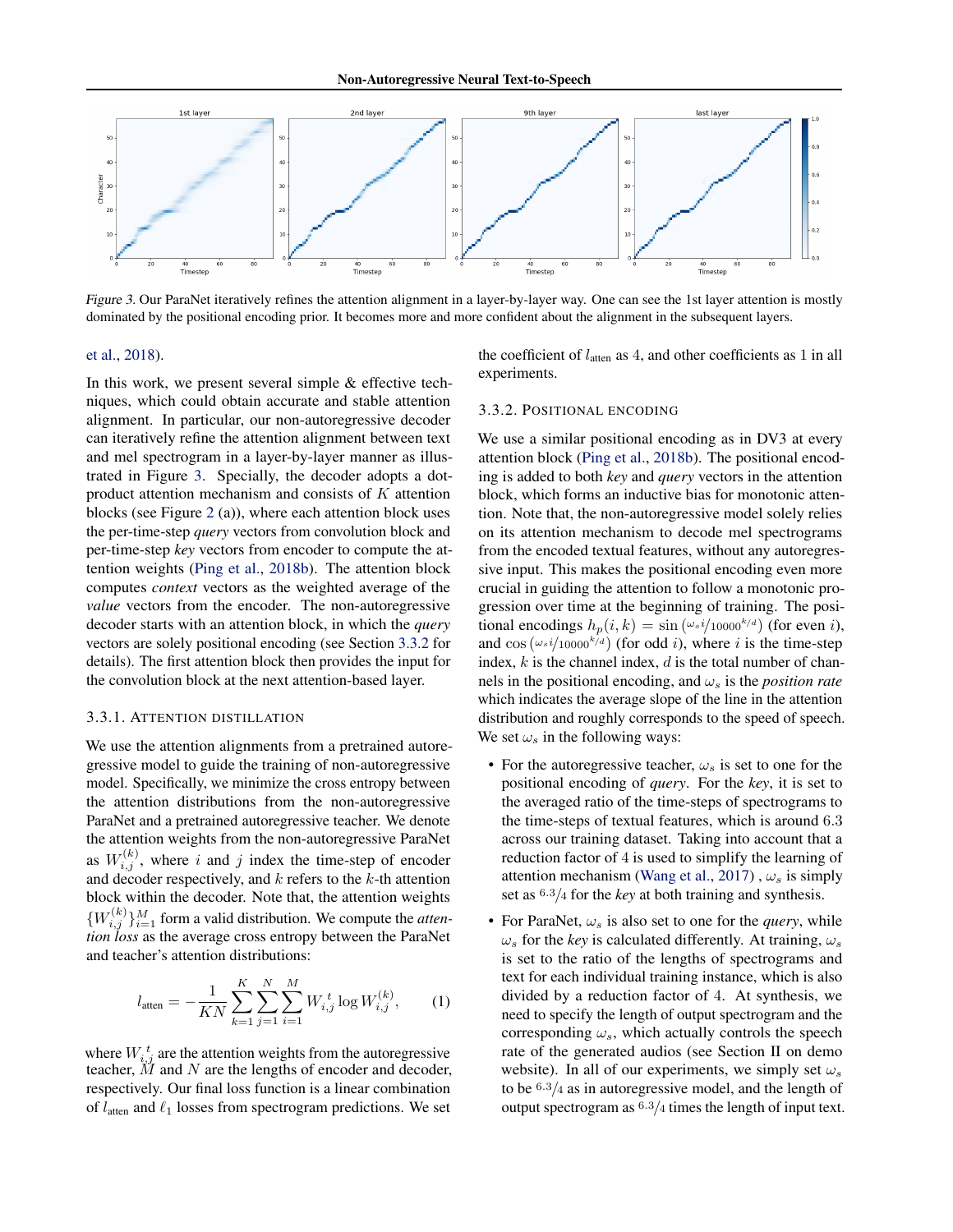<span id="page-4-0"></span>Such a setup yields an initial attention in the form of a diagonal line and guides the non-autoregressive decoder to refine its attention layer by layer (see Figure [3\)](#page-3-0).

#### 3.3.3. ATTENTION MASKING

Inspired by the attention masking in Deep Voice 3, we propose an attention masking scheme for the non-autoregressive ParaNet at synthesis:

• For each *query* from decoder, instead of computing the softmax over the entire set of encoder *key* vectors, we compute the softmax only over a fixed window centered around the *target position* and going forward and backward several time-steps (e.g., 3). The *target position* is calculated as  $[i_{query} \times 4/6.3]$ , where  $i_{query}$  is the timestep index of the *query* vector, and  $\vert \cdot \vert$  is the rounding operator.

We observe that this strategy reduces serious attention errors such as repeating or skipping words, and also yields clearer pronunciations, thanks to its more condensed attention distribution. Note that, this attention masking is shared across all attention blocks once it is generated, and does not prevent the parallel synthesis of the non-autoregressive model.

#### 4. Parallel waveform model

As an indispensable component in our parallel neural TTS system, the parallel waveform model converts the mel spectrogram predicted from ParaNet into the raw waveform. In this section, we discuss several existing parallel waveform models, and explore a new alternative in the system.

#### 4.1. Flow-based waveform models

Inverse autoregressive flow (IAF) [\(Kingma et al.,](#page-9-0) [2016\)](#page-9-0) is a special type of normalizing flow where each invertible transformation is based on an autoregressive neural network. IAF performs synthesis in parallel and can easily reuse the expressive autoregressive architecture, such as WaveNet [\(van den Oord et al.,](#page-9-0) [2016\)](#page-9-0), which leads to the state-of-the-art results for speech synthesis [\(van den Oord](#page-9-0) [et al.,](#page-9-0) [2018;](#page-9-0) [Ping et al.,](#page-9-0) [2018a\)](#page-9-0). However, the likelihood evaluation in IAF is autoregressive and slow, thus previous training methods rely on probability density distillation from a pretrained autoregressive WaveNet. This two-stage distillation process complicates the training pipeline and may introduce pathological optimization [\(Huang et al.,](#page-8-0) [2019\)](#page-8-0).

RealNVP [\(Dinh et al.,](#page-8-0) [2017\)](#page-8-0) and Glow [\(Kingma & Dhari](#page-8-0)[wal,](#page-8-0) [2018\)](#page-8-0) are different types of normalizing flows, where both synthesis and likelihood evaluation can be performed in parallel by enforcing bipartite architecture constraints. Most recently, both of them were applied as parallel neural vocoders and can be trained from scratch [\(Prenger](#page-9-0) [et al.,](#page-9-0) [2019;](#page-9-0) [Kim et al.,](#page-8-0) [2019\)](#page-8-0). However, these models are less expressive than their autoregressive and IAF counterparts. One can find a detailed analysis in WaveFlow paper [\(Ping et al.,](#page-9-0) [2020\)](#page-9-0). In general, these bipartite flows require larger number of layers and hidden units, which lead to huge number of parameters. For example, a WaveGlow vocoder [\(Prenger et al.,](#page-9-0) [2019\)](#page-9-0) has 87.88M parameters, whereas IAF vocoder has much smaller footprint with only 2.17M parameters [\(Ping et al.,](#page-9-0) [2018a\)](#page-9-0), making it more preferred in production deployment.

#### 4.2. WaveVAE

Given the advantage of IAF vocoder, it is interesting to investigate whether it can be trained *without* the density distillation. One related work trains IAF within an autoencoder [\(Huang et al.,](#page-8-0) [2019\)](#page-8-0). Our method uses the VAE framework, thus it is termed as WaveVAE. In contrast to [van den Oord et al.](#page-9-0) [\(2018\)](#page-9-0) and [Ping et al.](#page-9-0) [\(2018a\)](#page-9-0), Wave-VAE can be trained from scratch by jointly optimizing the encoder  $q_{\phi}(z|\mathbf{x}, c)$  and decoder  $p_{\theta}(\mathbf{x}|z, c)$ , where z is latent variables and  $c$  is the mel spectrogram conditioner. We omit c for concise notation hereafter.

## 4.2.1. ENCODER

The encoder of WaveVAE  $q_{\phi}(z|x)$  is parameterized by a Gaussian autoregressive WaveNet [\(Ping et al.,](#page-9-0) [2018a\)](#page-9-0) that maps the ground truth audio  $x$  into the same length latent representation z. Specifically, the Gaussian WaveNet models  $x_t$  given the previous samples  $x_{\leq t}$  as  $x_t \sim$  $\mathcal{N}(\mu(x_{<};\phi), \sigma(x_{<};\phi))$ , where the mean  $\mu(x_{<};\phi)$  and scale  $\sigma(x_{\leq t}; \phi)$  are predicted by WaveNet, respectively. The encoder posterior is constructed as,

$$
q_{\phi}(\mathbf{z}|\mathbf{x}) = \prod_{t} q_{\phi}(z_t | x_{\leq t}),
$$
  
where  $q_{\phi}(z_t | x_{\leq t}) = \mathcal{N}(\frac{x_t - \mu(x_{< t}; \phi)}{\sigma(x_{< t}; \phi)}, \varepsilon).$ 

Note that, the mean  $\mu(x_{< t}; \phi)$  and scale  $\sigma(x_{< t})$  are applied for "whitening" the posterior distribution. We introduce a trainable scalar  $\varepsilon > 0$  to decouple the global variation, which will make optimization process easier. Given the observed x, the  $q_{\phi}(z|x)$  admits parallel sampling of latents z. One can build the connection between the encoder of WaveVAE and the teacher model of ClariNet, as both of them use a Gaussian WaveNet to guide the training of IAF for parallel wave generation.

#### 4.2.2. DECODER

Our decoder  $p_{\theta}(\mathbf{x}|\mathbf{z})$  is parameterized by the one-stepahead predictions from an IAF [\(Ping et al.,](#page-9-0) [2018a\)](#page-9-0). We let  $z^{(0)} = z$  and apply a stack of IAF transformations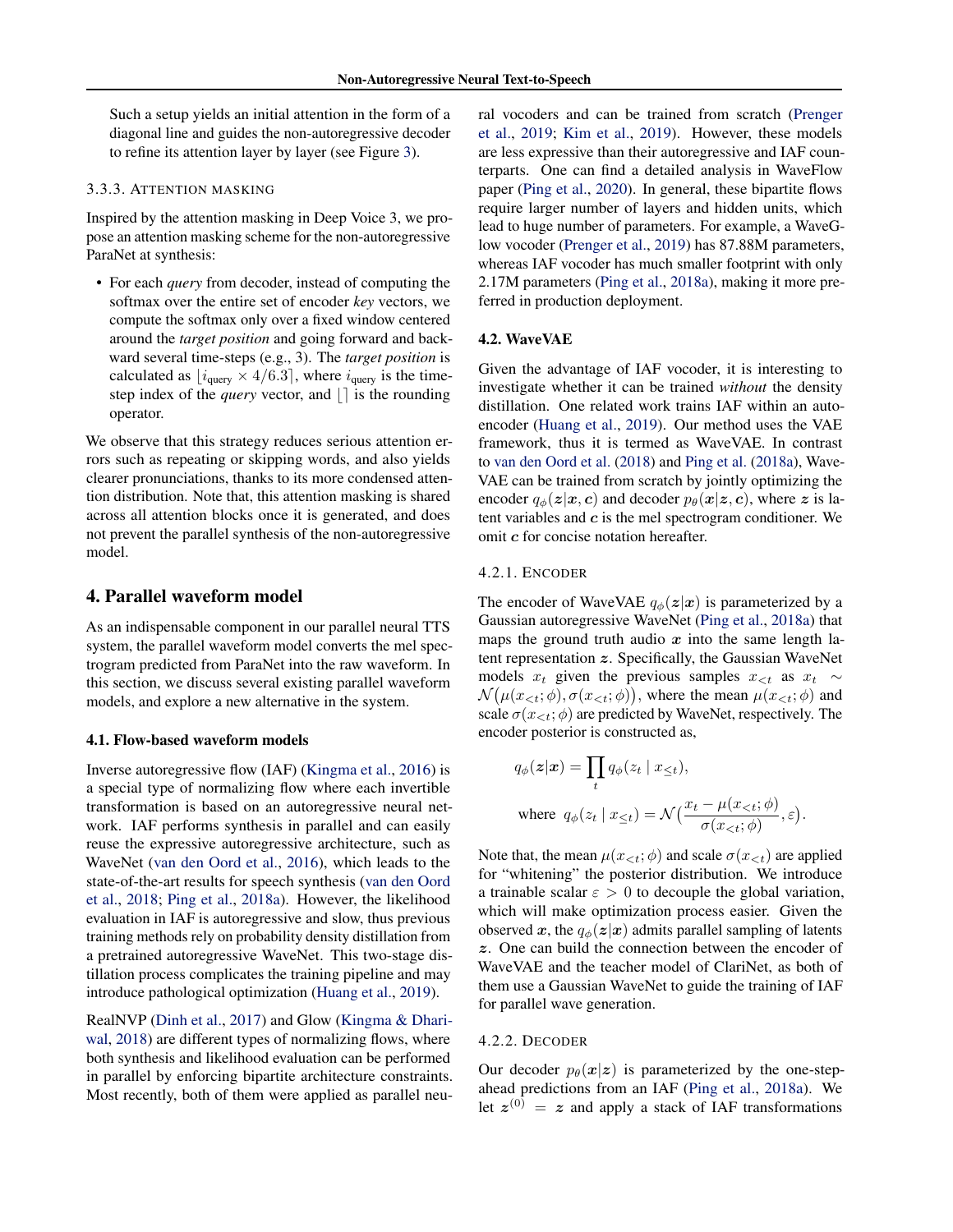<span id="page-5-0"></span>from  $z^{(0)} \rightarrow \ldots z^{(i)} \rightarrow \ldots z^{(n)}$ , and each transformation  $z^{(i)} = f(z^{(i-1)}; \theta)$  is defined as,

$$
z^{(i)} = z^{(i-1)} \cdot \sigma^{(i)} + \mu^{(i)}, \tag{2}
$$

where  $\mu_t^{(i)} = \mu(z_{\leq t}^{(i-1)}; \theta)$  and  $\sigma_t^{(i)} = \sigma(z_{\leq t}^{(i-1)}; \theta)$  are shifting and scaling variables modeled by a Gaussian WaveNet. One can show that, given  $z^{(0)} \sim \mathcal{N}(\mu^{(0)}, \sigma^{(0)})$  from the Gaussian prior or encoder, the per-step  $p(z_t^{(n)} | z_{\leq t}^{(0)})$  also follows Gaussian with scale and mean as,

$$
\boldsymbol{\sigma}^{\text{tot}} = \prod_{i=0}^{n} \boldsymbol{\sigma}^{(i)}, \quad \boldsymbol{\mu}^{\text{tot}} = \sum_{i=0}^{n} \boldsymbol{\mu}^{(i)} \prod_{j>i}^{n} \boldsymbol{\sigma}^{(j)}.
$$
 (3)

Lastly, we set  $\mathbf{x} = \boldsymbol{\epsilon} \cdot \boldsymbol{\sigma}^{\text{tot}} + \boldsymbol{\mu}^{\text{tot}}$ , where  $\boldsymbol{\epsilon} \sim \mathcal{N}(0, I)$ . Thus,  $p_{\theta}(\boldsymbol{x} \mid \boldsymbol{z}) = \mathcal{N}(\boldsymbol{\mu}^{\text{tot}}, \boldsymbol{\sigma}^{\text{tot}})$ . For the generative process, we use the standard Gaussian prior  $p(z) = \mathcal{N}(0, I)$ .

#### 4.2.3. TRAINING OBJECTIVE

We maximize the evidence lower bound (ELBO) for observed  $x$  in VAE,

$$
\max_{\phi,\theta} \mathbb{E}_{q_{\phi}(\boldsymbol{z}|\boldsymbol{x})} \big[ \log p_{\theta}(\boldsymbol{x}|\boldsymbol{z}) \big] - \mathrm{KL}\big(q_{\phi}(\boldsymbol{z}|\boldsymbol{x}) \,||\, p(\boldsymbol{z})\big),\,\,(4)
$$

where the KL divergence can be calculated in closed-form as both  $q_{\phi}(z|x)$  and  $p(z)$  are Gaussians,

$$
\begin{aligned} &\text{KL}\big(q_{\phi}(\boldsymbol{z}|\boldsymbol{x})\,\|\,p(\boldsymbol{z})\big) \\ &= \sum_{t} \log \frac{1}{\varepsilon} + \frac{1}{2} \Big(\varepsilon^2 - 1 + \big(\frac{x_t - \mu(x_{<})}{\sigma(x_{<})}\big)^2\Big). \end{aligned}
$$

The reconstruction term in Eq. (4) is intractable to compute exactly. We do stochastic optimization by drawing a sample z from the encoder  $q_{\phi}(z|x)$  through the reparameterization trick, and evaluating the likelihood  $\log p_\theta(\mathbf{x}|\mathbf{z})$ . To avoid the "posterior collapse", in which the posterior distribution  $q_{\phi}(z|x)$  quickly collapses to the white noise prior  $p(z)$  at the early stage of training, we apply the annealing strategy for KL divergence, where its weight is gradually increased from 0 to 1, via a sigmoid function [\(Bowman et al.,](#page-8-0) [2016\)](#page-8-0). Through it, the encoder can encode sufficient information into the latent representations at the early training, and then gradually regularize the latent representation by increasing the weight of the KL divergence.

STFT loss: Similar to [Ping et al.](#page-9-0) [\(2018a\)](#page-9-0), we also add a short-term Fourier transform (STFT) loss to improve the quality of synthesized speech. We define the *STFT loss* as the summation of  $\ell_2$  loss on the magnitudes of STFT and  $\ell_1$  loss on the log-magnitudes of STFT between the output audio and ground truth audio [\(Ping et al.,](#page-9-0) [2018a;](#page-9-0) [Arık et al.,](#page-8-0) [2019;](#page-8-0) [Wang et al.,](#page-9-0) [2019\)](#page-9-0). For STFT, we use a 12.5ms frame-shift, 50ms Hanning window length, and we set the FFT size to 2048. We consider two STFT losses

in our objective:  $(i)$  the STFT loss between ground truth audio and reconstructed audio using encoder  $q_{\phi}(z|x)$ ; (ii) the STFT loss between ground truth audio and synthesized audio using the prior  $p(z)$ , with the purpose of reducing the gap between reconstruction and synthesis. Our final loss is a linear combination of VAE objective in Eq. (4) and the STFT losses. The corresponding coefficients are simply set to be one in all of our experiments.

## 5. Experiment

In this section, we present several experiments to evaluate the proposed ParaNet and WaveVAE.

#### 5.1. Settings

Data: In our experiment, we use an internal English speech dataset containing about 20 hours of speech data from a female speaker with a sampling rate of 48 kHz. We downsample the audios to 24 kHz.

Text-to-spectrogram models: For both ParaNet and Deep Voice 3 (DV3), we use the mixed representation of characters and phonemes [\(Ping et al.,](#page-9-0) [2018b\)](#page-9-0). The default hyperparameters of ParaNet and DV3 are provided in Table [1.](#page-6-0) Both ParaNet and DV3 are trained for 500K steps using Adam optimizer [\(Kingma & Ba,](#page-8-0) [2015\)](#page-8-0). We find that larger kernel width and deeper layers generally help improve the performance of ParaNet. In terms of the number of parameters, our ParaNet (17.61 M params) is  $2.57\times$  larger than the Deep Voice 3 (6.85M params) and  $1.71\times$  smaller than the FastSpeech (30.1M params) [\(Ren et al.,](#page-9-0) [2019\)](#page-9-0). We use an open source reimplementation of FastSpeech  $<sup>1</sup>$  by adapting</sup> the hyperparameters for handling the 24kHz dataset.

Neural vocoders: In this work, we compare various neural vocoders paired with text-to-spectrogram models, including WaveNet [\(van den Oord et al.,](#page-9-0) [2016\)](#page-9-0), ClariNet [\(Ping et al.,](#page-9-0) [2018a\)](#page-9-0), WaveVAE, and WaveGlow [\(Prenger et al.,](#page-9-0) [2019\)](#page-9-0). We train all neural vocoders on 8 Nvidia 1080Ti GPUs using randomly chosen 0.5s audio clips.

We train two 20-layer WaveNets with residual channel 256 conditioned on the predicted mel spectrogram from ParaNet and DV3, respectively. We apply two layers of convolution block to process the predicted mel spectrogram, and use two layers of transposed 2-D convolution (in time and frequency) interleaved with leaky ReLU ( $\alpha = 0.4$ ) to upsample the outputs from frame-level to sample-level. We use the Adam optimizer [\(Kingma & Ba,](#page-8-0) [2015\)](#page-8-0) with a batch size of 8 and a learning rate of 0.001 at the beginning, which is annealed by half every 200K steps. We train the models for 1M steps.

We use the same IAF architecture as ClariNet [\(Ping et al.,](#page-9-0) [2018a\)](#page-9-0). It consists of four stacked Gaussian IAF blocks,

<sup>1</sup><https://github.com/xcmyz/FastSpeech>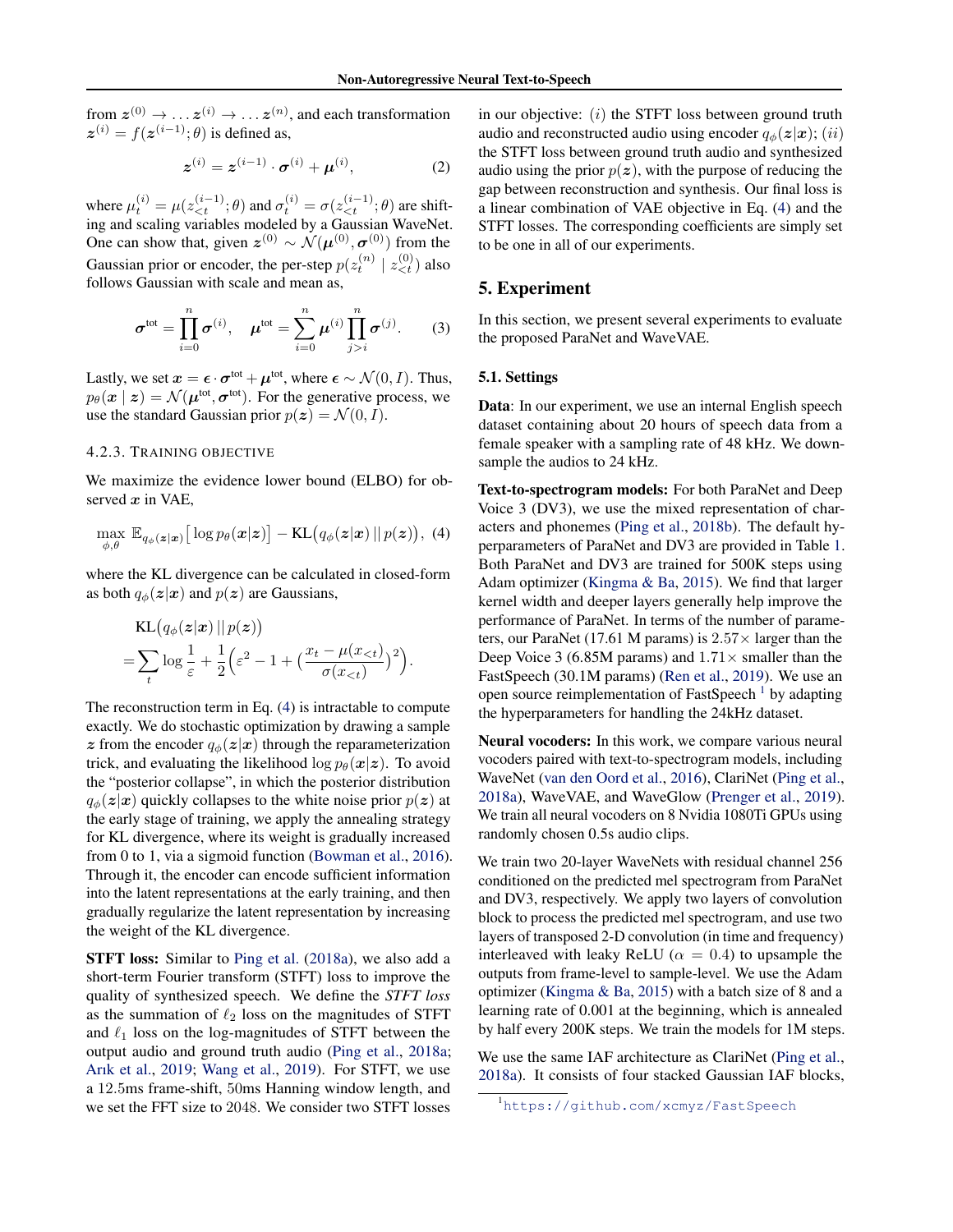| <b>Hyperparameter</b>                   | <b>Autoregressive Model</b> | <b>Non-autoregressive Model</b> |
|-----------------------------------------|-----------------------------|---------------------------------|
| FFT Size                                | 2048                        | 2048                            |
| FFT Window Size / Shift                 | 1200 / 300                  | 1200/300                        |
| Audio Sample Rate                       | 24000                       | 24000                           |
| Reduction Factor r                      | 4                           | 4                               |
| Mel Bands                               | 80                          | 80                              |
| Character Embedding Dim.                | 256                         | 256                             |
| Encoder Layers / Conv. Width / Channels | 7/5/64                      | 7/9/64                          |
| Decoder PreNet Affine Size              | 128, 256                    | N/A                             |
| Decoder Layers / Conv. Width            | 4/5                         | 17/7                            |
| <b>Attention Hidden Size</b>            | 128                         | 128                             |
| Position Weight / Initial Rate          | 1.0/6.3                     | 1.0/6.3                         |
| PostNet Layers / Conv. Width / Channels | 5/5/256                     | N/A                             |
| Dropout Keep Probability                | 0.95                        | 1.0                             |
| <b>ADAM</b> Learning Rate               | 0.001                       | 0.001                           |
| <b>Batch Size</b>                       | 16                          | 16                              |
| Max Gradient Norm                       | 100                         | 100                             |
| Gradient Clipping Max. Value            | 5.0                         | 5.0                             |
| <b>Total Number of Parameters</b>       | 6.85M                       | 17.61M                          |

<span id="page-6-0"></span>Table 1. Hyperparameters of autoregressive text-to-spectrogram model and non-autoregressive ParaNet in the experiment.

Table 2. The model footprint, synthesis time for 1 second speech (on 1080Ti with FP32), and the 5-scale Mean Opinion Score (MOS) ratings with 95% confidence intervals for comparison.

| <b>Neural TTS system</b>        | # parameters               | synthesis time (ms)     | <b>MOS</b> score |
|---------------------------------|----------------------------|-------------------------|------------------|
| $DV3 + WaveNet$                 | $6.85 + 9.08 = 15.93$ M    | $181.8 + 5 \times 10^5$ | $4.09 \pm 0.26$  |
| ParaNet + WaveNet               | $17.61 + 9.08 = 26.69$ M   | $3.9 + 5 \times 10^5$   | $4.01 \pm 0.24$  |
| $DV3 + ClariNet$                | $6.85 + 2.17 = 9.02$ M     | $181.8 + 64.9$          | $3.88 \pm 0.25$  |
| ParaNet + ClariNet              | $17.61 + 2.17 = 19.78$ M   | $3.9 + 64.9$            | $3.62 \pm 0.23$  |
| $DV3 + WaveVAE$                 | $6.85 + 2.17 = 9.02$ M     | $181.8 + 64.9$          | $3.70 \pm 0.29$  |
| ParaNet + WaveVAE               | $17.61 + 2.17 = 19.78$ M   | $3.9 + 64.9$            | $3.31 \pm 0.32$  |
| $DV3 + WaveGlow$                | $6.85 + 87.88 = 94.73$ M   | $181.8 + 117.6$         | $3.92 \pm 0.24$  |
| ParaNet + WaveGlow              | $17.61 + 87.88 = 105.49$ M | $3.9 + 117.6$           | $3.27 \pm 0.28$  |
| FastSpeech (re-impl) + WaveGlow | $31.77 + 87.88 = 119.65$ M | $6.2 + 117.6$           | $3.56 \pm 0.26$  |

which are parameterized by [10, 10, 10, 30]-layer WaveNets respectively, with the 64 residual & skip channels and filter size 3 in dilated convolutions. The IAF is conditioned on log-mel spectrograms with two layers of transposed 2-D convolution as in ClariNet. We use the same teacher-student setup for ClariNet as in [Ping et al.](#page-9-0) [\(2018a\)](#page-9-0) and we train a 20 layer Gaussian autoregressive WaveNet as the teacher model. For the encoder in WaveVAE, we also use a 20-layers Gaussian WaveNet conditioned on log-mel spectrograms. For the decoder, we use the same architecture as the distilled IAF. Both the encoder and decoder of WaveVAE share the same conditioner network. Both of the distilled IAF and WaveVAE are trained on ground-truth mel spectrogram. We use Adam optimizer with 1000K steps for distilled IAF. For WaveVAE, we train it for 400K because it converges much faster. The learning rate is set to 0.001 at the beginning and annealed by half every 200K steps for both models.

We use the open source implementation of WaveGlow with default hyperparameters (residual channel 256)<sup>2</sup>, except change the sampling rate from 22.05kHz to 24kHz, FFT window length from 1024 to 1200, and FFT window shift from 256 to 300 for handling the 24kHz dataset. The model is trained for 2M steps.

#### 5.2. Results

Speech quality: We use the crowdMOS toolkit [\(Ribeiro](#page-9-0) [et al.,](#page-9-0) [2011\)](#page-9-0) for subjective Mean Opinion Score (MOS) evaluation. We report the MOS results in Table 2. The ParaNet can provide comparable quality of speech as the autoregressive DV3 using WaveNet vocoder (MOS: 4.09 vs. 4.01). When we use the ClariNet vocoder, ParaNet can still provide reasonably good speech quality (MOS:

<sup>2</sup><https://github.com/NVIDIA/waveglow>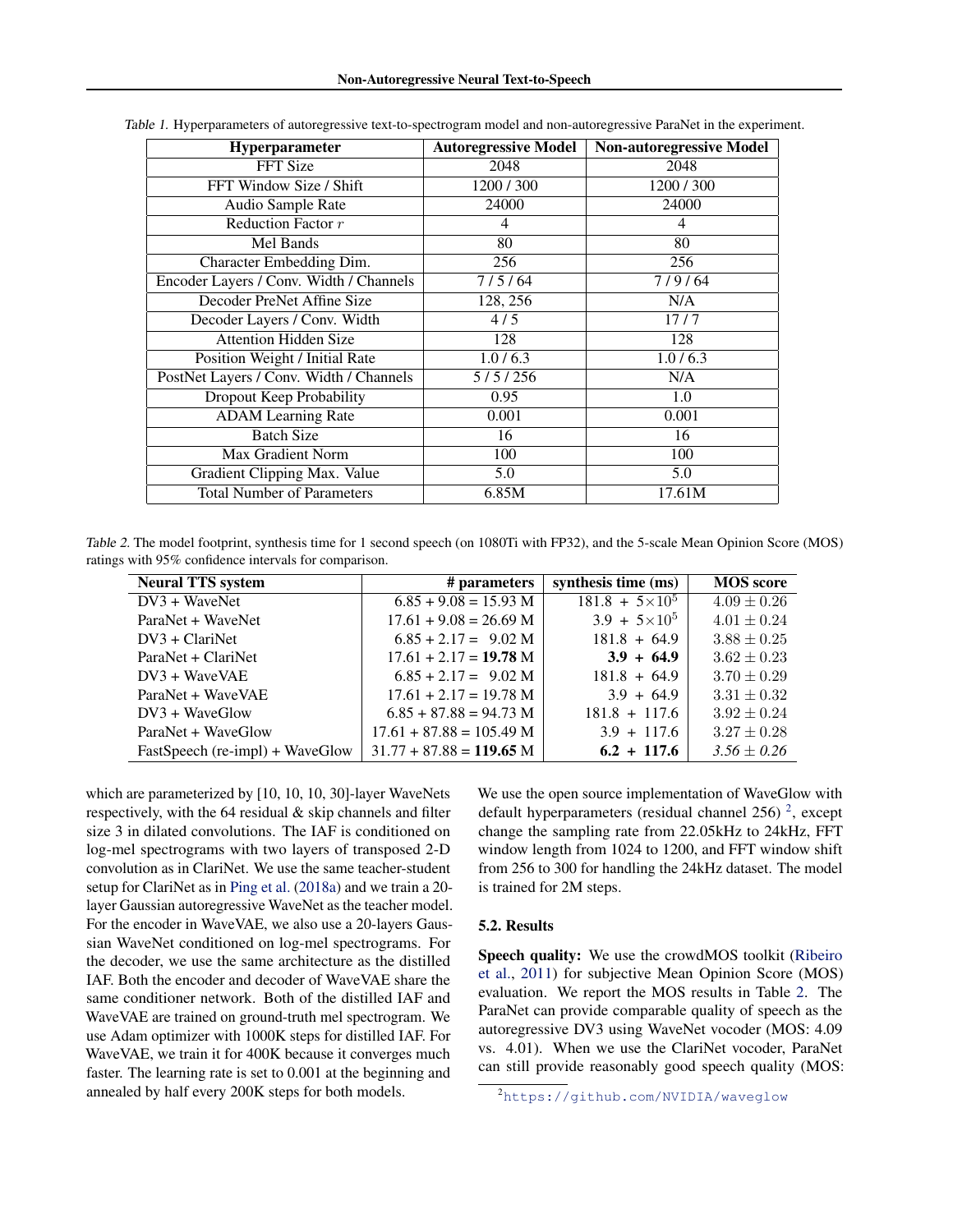<span id="page-7-0"></span>

| Table 3. Attention error counts for text-to-spectrogram models on the 100-sentence test set. One or more mispronunciations, skips, and     |
|--------------------------------------------------------------------------------------------------------------------------------------------|
| repeats count as a single mistake per utterance. The non-autoregressive ParaNet (17-layer decoder) with attention mask obtains the fewest  |
| attention errors in total. For ablation study, we include the results for two additional ParaNet models. They have 6 and 12 decoder layers |
| and are denoted as ParaNet-6 and ParaNet-12, respectively.                                                                                 |

| Model        | <b>Attention mask</b> |                | Repeat Mispronounce Skip |    | Total |
|--------------|-----------------------|----------------|--------------------------|----|-------|
| Deep Voice 3 | No                    | 12             | 10                       | 15 | 37    |
| ParaNet      |                       |                |                          | 7  | 12    |
| ParaNet-12   |                       |                |                          | 5  | 17    |
| ParaNet-6    |                       | 4              | 11                       | 11 | 26    |
| Deep Voice 3 | Yes                   |                |                          | 3  | 8     |
| ParaNet      |                       | $\mathfrak{D}$ |                          | 0  | 6     |
| ParaNet-12   |                       | 4              | 6                        | 2  | 12    |
| ParaNet-6    |                       |                |                          | 3  | 16    |

3.62) as a fully feed-forward TTS system. WaveVAE obtains worse results than distilled IAF vocoder, but it can be trained from scratch and simplifies the training pipeline. When conditioned on predicted mel spectrogram, WaveGlow tends to produce constant frequency artifacts. To remedy this, we applied the denoising function with strength 0.1, as recommended in the repository of WaveGlow. It is effective when the predicted mel spectrograms are from DV3, but not effective when the predicted mel spectrograms are from ParaNet. As a result, the MOS score degrades seriously. We add the comparison with FastSpeech after the paper submission. Because it is costly to relaunch the MOS evaluations of all the models, we perform a separate MOS evaluation for FastSpeech. Note that, the group of human raters can be different on Mechanical Turk, and the subjective scores may not be directly comparable. One can find the synthesized speech samples in: [https:](https://parallel-neural-tts-demo.github.io/) [//parallel-neural-tts-demo.github.io/](https://parallel-neural-tts-demo.github.io/) .

Synthesis speed: We test synthesis speed of all models on NVIDIA GeForce GTX 1080 Ti with 32-bit floating point (FP32) arithmetic. We compare the ParaNet with the autoregressive DV3 in terms of inference latency. We construct a custom 15-sentence test set (see Appendix A) and run inference for 50 runs on each of the 15 sentences (batch size is set to 1). The average audio duration of the utterances is 6.11 seconds. The average inference latencies over 50 runs and 15 sentences are 0.024 and 1.12 seconds for ParaNet and DV3, respectively. Hence, our ParaNet runs 254.6 times faster than real-time and brings about 46.7 times speed-up over its small-footprint autoregressive counterpart at synthesis. It also runs 1.58 times faster than FastSpeech. We summarize synthesis speed of TTS systems in Table [2.](#page-6-0) One can observe that the latency bottleneck is the autoregressive text-to-spectrogram model, when the system uses parallel neural vocoder. The ClariNet and WaveVAE vocoders have much smaller footprint and faster synthesis speed than WaveGlow.

Attention error analysis: In autoregressive models, there

is a noticeable discrepancy between the teacher-forced training and autoregressive inference, which can yield accumulated errors along the generated sequence at synthesis [\(Ben](#page-8-0)[gio et al.,](#page-8-0) [2015\)](#page-8-0). In neural TTS, this discrepancy leads to miserable attention errors at autoregressive inference, including (*i*) repeated words, (*ii*) mispronunciations, and (*iii*) skipped words (see [Ping et al.](#page-9-0) [\(2018b\)](#page-9-0) for detailed examples), which is a critical problem for online deployment of attention-based neural TTS systems. We perform an attention error analysis for our non-autoregressive ParaNet on a 100-sentence test set (see Appendix B), which includes particularly-challenging cases from deployed TTS systems (e.g. dates, acronyms, URLs, repeated words, proper nouns, and foreign words). In Table 3, we find that the non-autoregressive ParaNet has much fewer attention errors than its autoregressive counterpart at synthesis (12 vs. 37) without attention mask. Although our ParaNet distills the (teacher-forced) attentions from an autoregressive model, it only takes textual inputs at both training and synthesis and does not have the similar discrepancy as in autoregressive model. In previous work, attention masking was applied to enforce the monotonic attentions and reduce attention errors, and was demonstrated to be effective in Deep Voice 3 [\(Ping et al.,](#page-9-0) [2018b\)](#page-9-0). We find that our nonautoregressive ParaNet still can have fewer attention errors than autoregressive DV3 (6 vs. 8), when both of them use the attention masking.

#### 5.3. Ablation study

We perform ablation studies to verify the effectiveness of several techniques used in ParaNet, including attention distillation, positional encoding, and stacking decoder layers to refine the attention alignment in a layer-by-layer manner. We evaluate the performance of a non-autoregressive ParaNet model trained without attention distillation and find that it fails to learn meaningful attention alignment. The synthesized audios are unintelligible and mostly pure noise. Similarly, we train another non-autoregressive ParaNet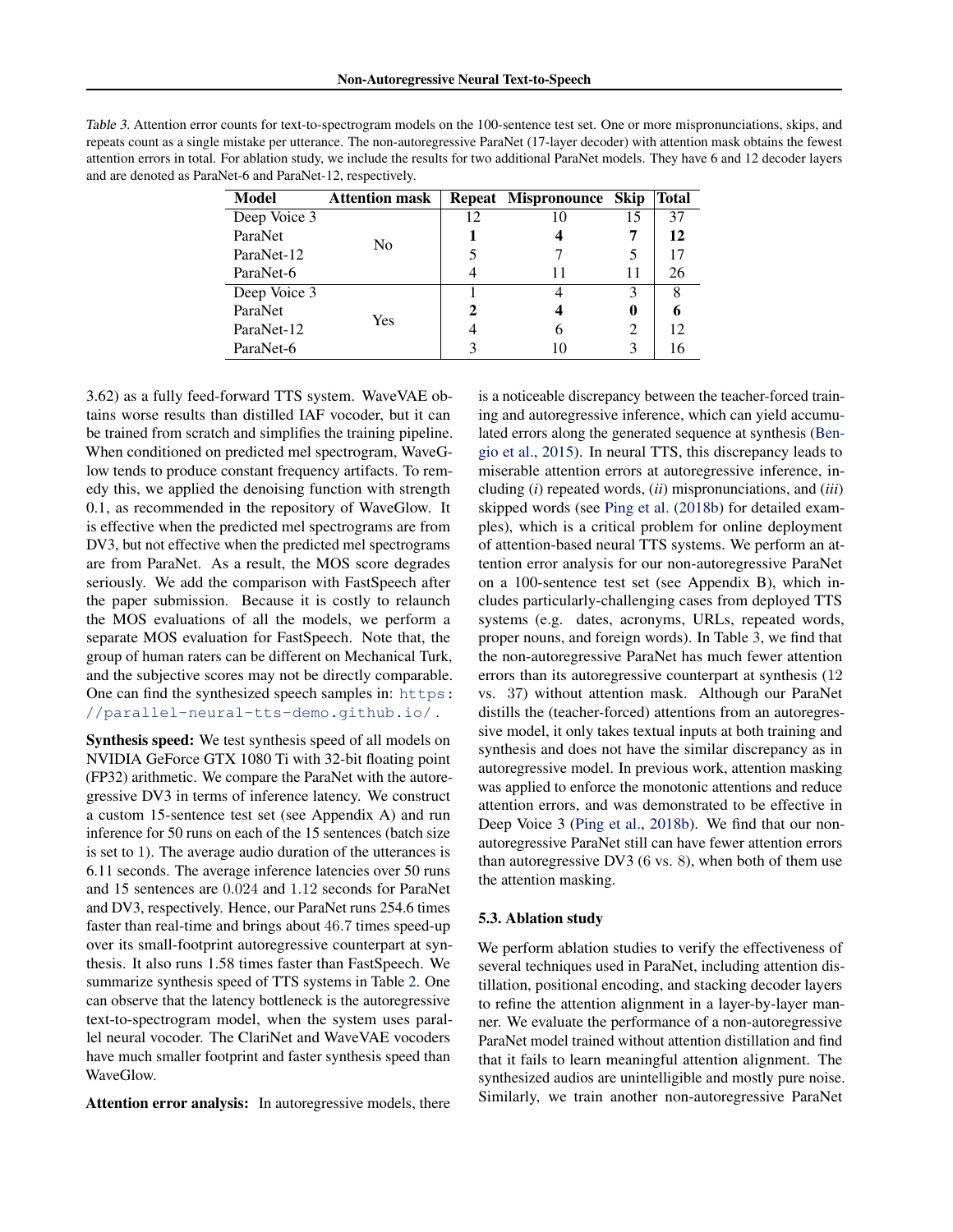<span id="page-8-0"></span>model without adding positional encoding in the attention block. The resulting model only learns very blurry attention alignment and cannot synthesize intelligible speech. Finally, we train two non-autoregressive ParaNet models with 6 and 12 decoder layers, respectively, and compare them with the default non-autoregressive ParaNet model which has 17 decoder layers. We conduct the same attention error analysis on the 100-sentence test set and the results are shown in Table [3.](#page-7-0) We find that increasing the number of decoder layers for non-autoregressive ParaNet can reduce the total number of attention errors, in both cases with and without applying attention mask at synthesis.

## 6. Conclusion

In this work, we build a feed-forward neural TTS system by proposing a non-autoregressive text-to-spectrogram model. The proposed ParaNet obtains reasonably good speech quality and brings 46.7 times speed-up over its autoregressive counterpart at synthesis. We also compare various neural vocoders within the TTS system. Our results suggest that the parallel vocoder is generally less robust than WaveNet vocoder, when the front-end acoustic model is non-autoregressive. As a result, it is interesting to investigate small-footprint and robust parallel neural vocoder (e.g., WaveFlow) in future study.

## References

- Arık, S. O., Chrzanowski, M., Coates, A., Diamos, G., Gibiansky, A., Kang, Y., Li, X., Miller, J., Raiman, J., Sengupta, S., and Shoeybi, M. Deep Voice: Real-time neural text-to-speech. In *ICML*, 2017a.
- Arık, S. O., Diamos, G., Gibiansky, A., Miller, J., Peng, K., Ping, W., Raiman, J., and Zhou, Y. Deep Voice 2: Multi-speaker neural text-to-speech. In *NIPS*, 2017b.
- Arik, S. O., Chen, J., Peng, K., Ping, W., and Zhou, Y. Neural voice cloning with a few samples. In *NIPS*, 2018.
- Arık, S. Ö., Jun, H., and Diamos, G. Fast spectrogram inversion using multi-head convolutional neural networks. *IEEE Signal Processing Letters*, 2019.
- Bahdanau, D., Cho, K., and Bengio, Y. Neural machine translation by jointly learning to align and translate. In *ICLR*, 2015.
- Bengio, S., Vinyals, O., Jaitly, N., and Shazeer, N. Scheduled sampling for sequence prediction with recurrent neural networks. In *NIPS*, 2015.
- Binkowski, M., Donahue, J., Dieleman, S., Clark, A., Elsen, ´ E., Casagrande, N., Cobo, L. C., and Simonyan, K. High fidelity speech synthesis with adversarial networks. In *ICLR*, 2020.
- Bowman, S. R., Vilnis, L., Vinyals, O., Dai, A., Jozefowicz, R., and Bengio, S. Generating sentences from a continuous space. In *Proceedings of The 20th SIGNLL Conference on Computational Natural Language Learning*, 2016.
- Chen, Y., Assael, Y., Shillingford, B., Budden, D., Reed, S., Zen, H., Wang, Q., Cobo, L. C., Trask, A., Laurie, B., et al. Sample efficient adaptive text-to-speech. In *ICLR*, 2019.
- Chorowski, J. K., Bahdanau, D., Serdyuk, D., Cho, K., and Bengio, Y. Attention-based models for speech recognition. In *Advances in neural information processing systems*, pp. 577–585, 2015.
- Chung, J., Kastner, K., Dinh, L., Goel, K., Courville, A. C., and Bengio, Y. A recurrent latent variable model for sequential data. In *NIPS*, 2015.
- Dinh, L., Sohl-Dickstein, J., and Bengio, S. Density estimation using real NVP. In *ICLR*, 2017.
- Gu, J., Bradbury, J., Xiong, C., Li, V. O., and Socher, R. Non-autoregressive neural machine translation. In *ICLR*, 2018.
- Hsu, W.-N., Zhang, Y., Weiss, R. J., Zen, H., Wu, Y., Wang, Y., Cao, Y., Jia, Y., Chen, Z., Shen, J., et al. Hierarchical generative modeling for controllable speech synthesis. In *ICLR*, 2019.
- Huang, C.-W., Ahmed, F., Kumar, K., Lacoste, A., and Courville, A. Probability distillation: A caveat and alternatives. In *UAI*, 2019.
- Jia, Y., Zhang, Y., Weiss, R. J., Wang, Q., Shen, J., Ren, F., Chen, Z., Nguyen, P., Pang, R., and Moreno, I. L. Transfer learning from speaker verification to multispeaker text-tospeech synthesis. In *NIPS*, 2018.
- Kaiser, Ł., Roy, A., Vaswani, A., Pamar, N., Bengio, S., Uszkoreit, J., and Shazeer, N. Fast decoding in sequence models using discrete latent variables. In *ICML*, 2018.
- Kalchbrenner, N., Elsen, E., Simonyan, K., Noury, S., Casagrande, N., Lockhart, E., Stimberg, F., Oord, A. v. d., Dieleman, S., and Kavukcuoglu, K. Efficient neural audio synthesis. In *ICML*, 2018.
- Kim, S., Lee, S.-g., Song, J., and Yoon, S. FloWaveNet: A generative flow for raw audio. In *ICML*, 2019.
- Kingma, D. P. and Ba, J. Adam: A method for stochastic optimization. In *ICLR*, 2015.
- Kingma, D. P. and Dhariwal, P. Glow: Generative flow with invertible 1x1 convolutions. In *NIPS*, 2018.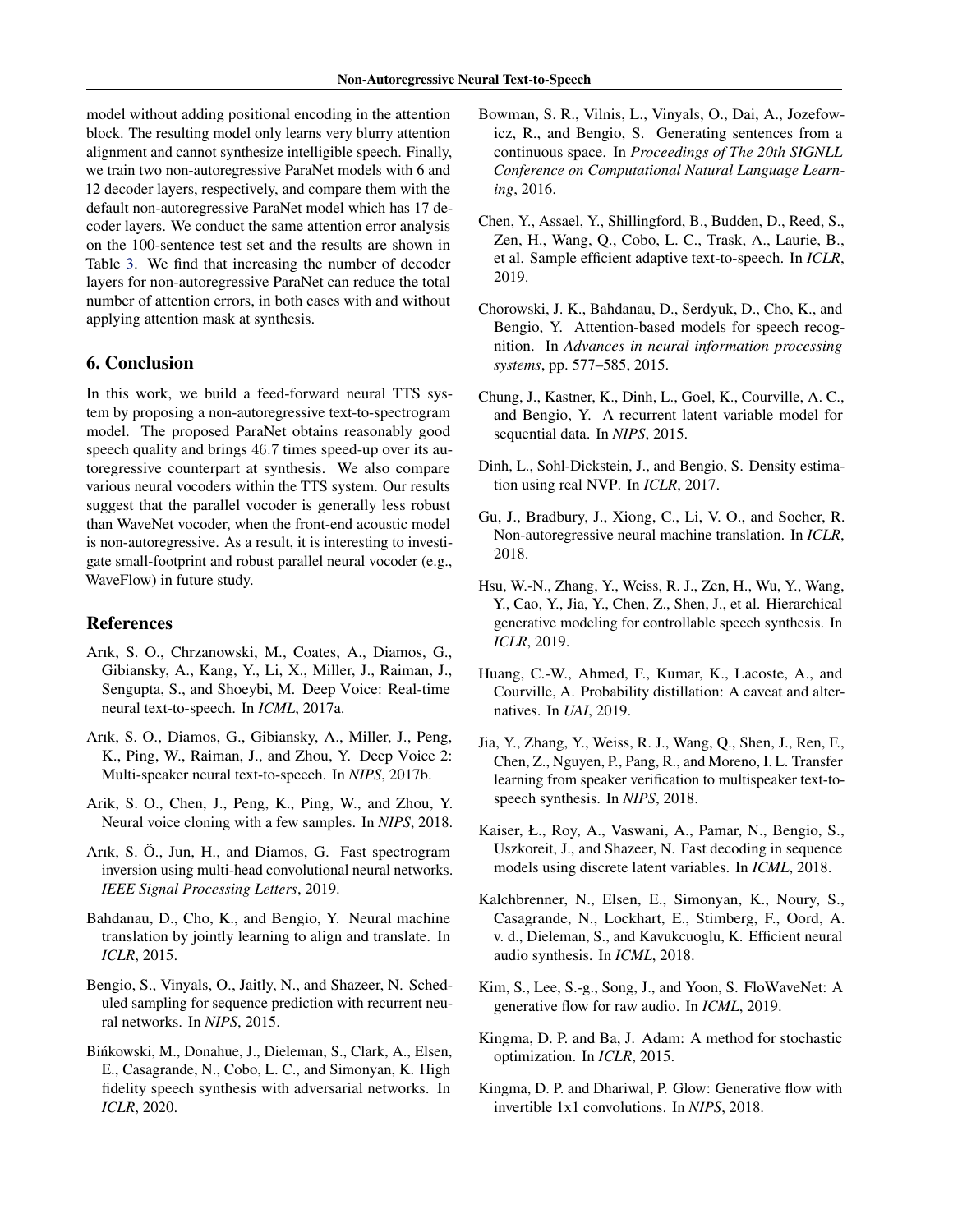- <span id="page-9-0"></span>Kingma, D. P. and Welling, M. Auto-encoding variational Bayes. In *ICLR*, 2014.
- Kingma, D. P., Salimans, T., Jozefowicz, R., Chen, X., Sutskever, I., and Welling, M. Improving variational inference with inverse autoregressive flow. In *NIPS*, 2016.
- Kumar, K., Kumar, R., de Boissiere, T., Gestin, L., Teoh, W. Z., Sotelo, J., de Brébisson, A., Bengio, Y., and Courville, A. C. Melgan: Generative adversarial networks for conditional waveform synthesis. In *Advances in Neural Information Processing Systems*, pp. 14910– 14921, 2019.
- Lee, J., Mansimov, E., and Cho, K. Deterministic nonautoregressive neural sequence modeling by iterative refinement. In *EMNLP*, 2018.
- Li, N., Liu, S., Liu, Y., Zhao, S., Liu, M., and Zhou, M. Neural speech synthesis with transformer network. AAAI, 2019.
- Nachmani, E., Polyak, A., Taigman, Y., and Wolf, L. Fitting new speakers based on a short untranscribed sample. In *ICML*, 2018.
- Ping, W., Peng, K., and Chen, J. ClariNet: Parallel wave generation in end-to-end text-to-speech. *arXiv preprint arXiv:1807.07281*, 2018a.
- Ping, W., Peng, K., Gibiansky, A., Arik, S. O., Kannan, A., Narang, S., Raiman, J., and Miller, J. Deep Voice 3: Scaling text-to-speech with convolutional sequence learning. In *ICLR*, 2018b.
- Ping, W., Peng, K., Zhao, K., and Song, Z. WaveFlow: A compact flow-based model for raw audio. In *ICML*, 2020.
- Prenger, R., Valle, R., and Catanzaro, B. WaveGlow: A flow-based generative network for speech synthesis. In *ICASSP*, 2019.
- Ren, Y., Ruan, Y., Tan, X., Qin, T., Zhao, S., Zhao, Z., and Liu, T.-Y. Fastspeech: Fast, robust and controllable text to speech. In *Advances in Neural Information Processing Systems*, pp. 3165–3174, 2019.
- Rezende, D. J. and Mohamed, S. Variational inference with normalizing flows. In *ICML*, 2015.
- Rezende, D. J., Mohamed, S., and Wierstra, D. Stochastic backpropagation and approximate inference in deep generative models. In *ICML*, 2014.
- Ribeiro, F., Florêncio, D., Zhang, C., and Seltzer, M. Crowd-MOS: An approach for crowdsourcing mean opinion score studies. In *ICASSP*, 2011.
- Shen, J., Pang, R., Weiss, R. J., Schuster, M., Jaitly, N., Yang, Z., Chen, Z., Zhang, Y., Wang, Y., Skerry-Ryan, R., et al. Natural TTS synthesis by conditioning WaveNet on mel spectrogram predictions. In *ICASSP*, 2018.
- Sotelo, J., Mehri, S., Kumar, K., Santos, J. F., Kastner, K., Courville, A., and Bengio, Y. Char2wav: End-to-end speech synthesis. *ICLR workshop*, 2017.
- Taigman, Y., Wolf, L., Polyak, A., and Nachmani, E. VoiceLoop: Voice fitting and synthesis via a phonological loop. In *ICLR*, 2018.
- Taylor, P. *Text-to-Speech Synthesis*. Cambridge University Press, 2009.
- van den Oord, A., Dieleman, S., Zen, H., Simonyan, K., Vinyals, O., Graves, A., Kalchbrenner, N., Senior, A., and Kavukcuoglu, K. WaveNet: A generative model for raw audio. *arXiv preprint arXiv:1609.03499*, 2016.
- van den Oord, A., Vinyals, O., and Kavukcuoglu, K. Neural discrete representation learning. In *NIPS*, 2017.
- van den Oord, A., Li, Y., Babuschkin, I., Simonyan, K., Vinyals, O., Kavukcuoglu, K., Driessche, G. v. d., Lockhart, E., Cobo, L. C., Stimberg, F., et al. Parallel WaveNet: Fast high-fidelity speech synthesis. In *ICML*, 2018.
- Wang, X., Takaki, S., and Yamagishi, J. Neural source-filterbased waveform model for statistical parametric speech synthesis. In *ICASSP*, 2019.
- Wang, Y., Skerry-Ryan, R., Stanton, D., Wu, Y., Weiss, R. J., Jaitly, N., Yang, Z., Xiao, Y., Chen, Z., Bengio, S., Le, Q., Agiomyrgiannakis, Y., Clark, R., and Saurous, R. A. Tacotron: Towards end-to-end speech synthesis. In *Interspeech*, 2017.
- Yamamoto, R., Song, E., and Kim, J.-M. Probability density distillation with generative adversarial networks for highquality parallel waveform generation. *arXiv preprint arXiv:1904.04472*, 2019.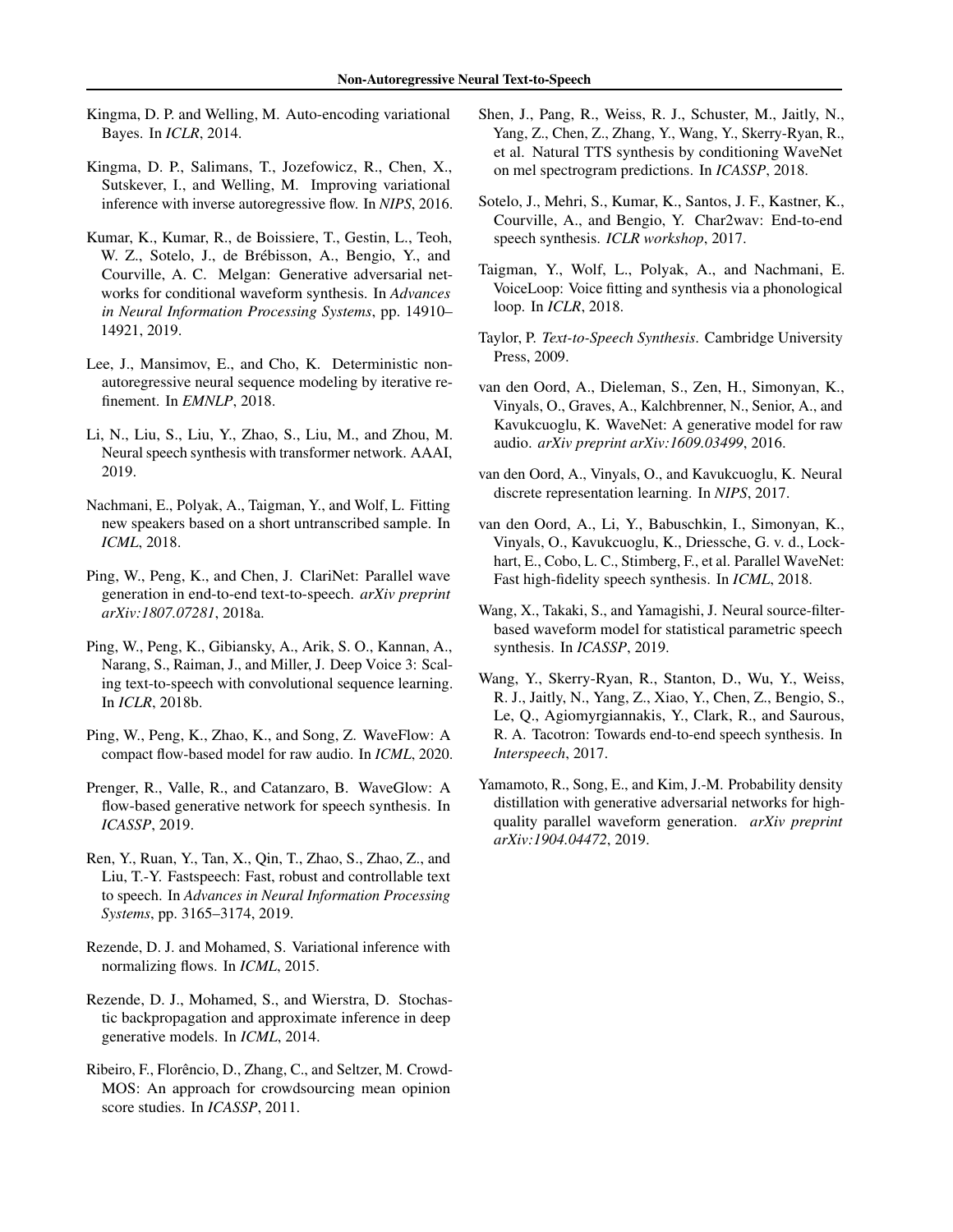# Appendix

## A. 15-Sentence Test Set

The 15 sentences used to quantify the inference speed up in Table [2](#page-6-0) are listed below (note that % corresponds to pause):

1. WHEN THE SUNLIGHT STRIKES RAINDROPS IN THE AIR%THEY ACT AS A PRISM AND FORM A RAINBOW%.

2. THESE TAKE THE SHAPE OF A LONG ROUND ARCH%WITH ITS PATH HIGH ABOVE%AND ITS TWO ENDS APPARENTLY BEYOND THE HORIZON%.

3. WHEN A MAN LOOKS FOR SOMETHING BEYOND HIS REACH%HIS FRIENDS SAY HE IS LOOKING FOR THE POT OF GOLD AT THE END OF THE RAINBOW%.

4. IF THE RED OF THE SECOND BOW FALLS UPON THE GREEN OF THE FIRST%THE RESULT IS TO GIVE A BOW WITH AN ABNORMALLY WIDE YELLOW BAND%.

5. THE ACTUAL PRIMARY RAINBOW OBSERVED IS SAID TO BE THE EFFECT OF SUPER IMPOSITION OF A NUMBER OF BOWS%.

6. THE DIFFERENCE IN THE RAINBOW DEPENDS CONSIDERABLY UPON THE SIZE OF THE DROPS%.

7. IN THIS PERSPECTIVE%WE HAVE REVIEWED SOME OF THE MANY WAYS IN WHICH NEUROSCIENCE HAS MADE FUNDAMENTAL CONTRIBUTIONS%.

8. IN ENHANCING AGENT CAPABILITIES%IT WILL BE IMPORTANT TO CONSIDER OTHER SALIENT PROPERTIES OF THIS PROCESS IN HUMANS%.

9. IN A WAY THAT COULD SUPPORT DISCOVERY OF SUBGOALS AND HIERARCHICAL PLANNING%. 10. DISTILLING INTELLIGENCE INTO AN ALGORITHMIC CONSTRUCT AND COMPARING IT TO THE HUMAN BRAIN MIGHT YIELD INSIGHTS%.

11. THE VAULT THAT WAS SEARCHED HAD IN FACT BEEN EMPTIED EARLIER THAT SAME DAY%.

12. ANT LIVES NEXT TO GRASSHOPPER%ANT SAYS%I LIKE TO WORK EVERY DAY%.

13. YOUR MEANS OF TRANSPORT FULFIL ECONOMIC REQUIREMENTS IN YOUR CHOSEN COUNTRY%.

14. SLEEP STILL FOGGED MY MIND AND ATTEMPTED TO FIGHT BACK THE PANIC%.

15. SUDDENLY%I SAW TWO FAST AND FURIOUS FEET DRIBBLING THE BALL TOWARDS MY GOAL%.

## B. 100-Sentence Test Set

The 100 sentences used to quantify the results in Table [3](#page-7-0) are listed below (note that % corresponds to pause):

1. A B C%.

- 2. X Y Z%.
- 3. HURRY%.
- 4. WAREHOUSE%.
- 5. REFERENDUM%.
- 6. IS IT FREE%?
- 7. JUSTIFIABLE%.
- 8. ENVIRONMENT%.
- 9. A DEBT RUNS%.
- 10. GRAVITATIONAL%.
- 11. CARDBOARD FILM%.
- 12. PERSON THINKING%.
- 13. PREPARED KILLER%.
- 14. AIRCRAFT TORTURE%.
- 15. ALLERGIC TROUSER%.
- 16. STRATEGIC CONDUCT%.
- 17. WORRYING LITERATURE%.
- 18. CHRISTMAS IS COMING%.
- 19. A PET DILEMMA THINKS%.
- 20. HOW WAS THE MATH TEST%?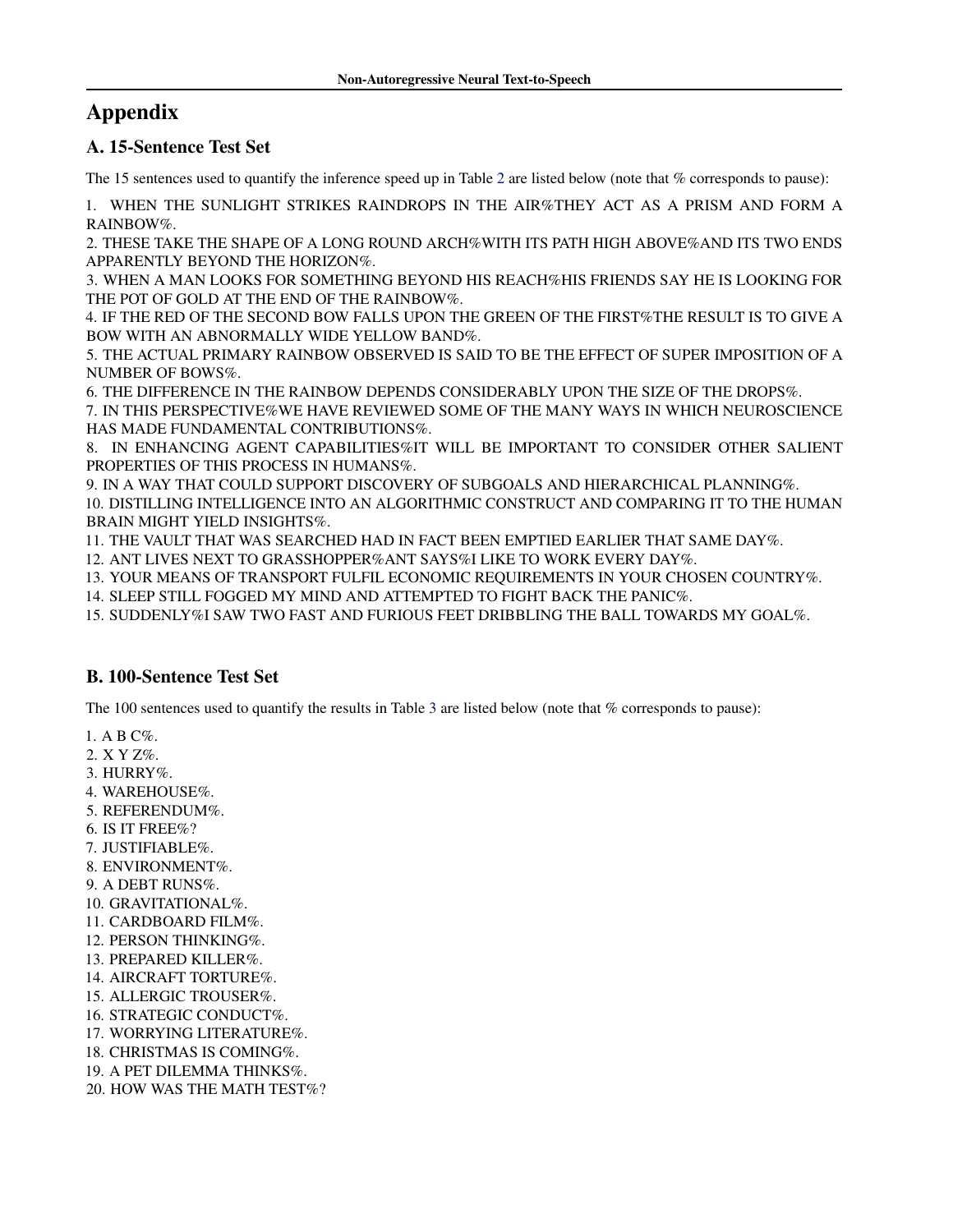21. GOOD TO THE LAST DROP%. 22. AN M B A AGENT LISTENS%. 23. A COMPROMISE DISAPPEARS%. 24. AN AXIS OF X Y OR Z FREEZES%. 25. SHE DID HER BEST TO HELP HIM%. 26. A BACKBONE CONTESTS THE CHAOS%. 27. TWO A GREATER THAN TWO N NINE%. 28. DON'T STEP ON THE BROKEN GLASS%. 29. A DAMNED FLIPS INTO THE PATIENT%. 30. A TRADE PURGES WITHIN THE B B C%. 31. I'D RATHER BE A BIRD THAN A FISH%. 32. I HEAR THAT NANCY IS VERY PRETTY%. 33. I WANT MORE DETAILED INFORMATION%. 34. PLEASE WAIT OUTSIDE OF THE HOUSE%. 35. N A S A EXPOSURE TUNES THE WAFFLE%. 36. A MIST DICTATES WITHIN THE MONSTER%. 37. A SKETCH ROPES THE MIDDLE CEREMONY%. 38. EVERY FAREWELL EXPLODES THE CAREER%. 39. SHE FOLDED HER HANDKERCHIEF NEATLY%. 40. AGAINST THE STEAM CHOOSES THE STUDIO%. 41. ROCK MUSIC APPROACHES AT HIGH VELOCITY%. 42. NINE ADAM BAYE STUDY ON THE TWO PIECES%. 43. AN UNFRIENDLY DECAY CONVEYS THE OUTCOME%. 44. ABSTRACTION IS OFTEN ONE FLOOR ABOVE YOU%. 45. A PLAYED LADY RANKS ANY PUBLICIZED PREVIEW%. 46. HE TOLD US A VERY EXCITING ADVENTURE STORY%. 47. ON AUGUST TWENTY EIGTH%MARY PLAYS THE PIANO%. 48. INTO A CONTROLLER BEAMS A CONCRETE TERRORIST%. 49. I OFTEN SEE THE TIME ELEVEN ELEVEN ON CLOCKS%. 50. IT WAS GETTING DARK%AND WE WEREN'T THERE YET%. 51. AGAINST EVERY RHYME STARVES A CHORAL APPARATUS%. 52. EVERYONE WAS BUSY%SO I WENT TO THE MOVIE ALONE%. 53. I CHECKED TO MAKE SURE THAT HE WAS STILL ALIVE%. 54. A DOMINANT VEGETARIAN SHIES AWAY FROM THE G O P%. 55. JOE MADE THE SUGAR COOKIES%SUSAN DECORATED THEM%. 56. I WANT TO BUY A ONESIE%BUT KNOW IT WON'T SUIT ME%. 57. A FORMER OVERRIDE OF Q W E R T Y OUTSIDE THE POPE%. 58. F B I SAYS THAT C I A SAYS%I'LL STAY AWAY FROM IT%. 59. ANY CLIMBING DISH LISTENS TO A CUMBERSOME FORMULA%. 60. SHE WROTE HIM A LONG LETTER%BUT HE DIDN'T READ IT%. 61. DEAR%BEAUTY IS IN THE HEAT NOT PHYSICAL%I LOVE YOU%. 62. AN APPEAL ON JANUARY FIFTH DUPLICATES A SHARP QUEEN%. 63. A FAREWELL SOLOS ON MARCH TWENTY THIRD SHAKES NORTH%. 64. HE RAN OUT OF MONEY%SO HE HAD TO STOP PLAYING POKER%. 65. FOR EXAMPLE%A NEWSPAPER HAS ONLY REGIONAL DISTRIBUTION T%. 66. I CURRENTLY HAVE FOUR WINDOWS OPEN UP%AND I DON'T KNOW WHY%. 67. NEXT TO MY INDIRECT VOCAL DECLINES EVERY UNBEARABLE ACADEMIC%. 68. OPPOSITE HER SOUNDING BAG IS A M C'S CONFIGURED THOROUGHFARE%. 69. FROM APRIL EIGHTH TO THE PRESENT%I ONLY SMOKE FOUR CIGARETTES%. 70. I WILL NEVER BE THIS YOUNG AGAIN%EVER%OH DAMN%I JUST GOT OLDER%. 71. A GENEROUS CONTINUUM OF AMAZON DOT COM IS THE CONFLICTING WORKER%. 72. SHE ADVISED HIM TO COME BACK AT ONCE%THE WIFE LECTURES THE BLAST%. 73. A SONG CAN MAKE OR RUIN A PERSON'S DAY IF THEY LET IT GET TO THEM%. 74. SHE DID NOT CHEAT ON THE TEST%FOR IT WAS NOT THE RIGHT THING TO DO%.